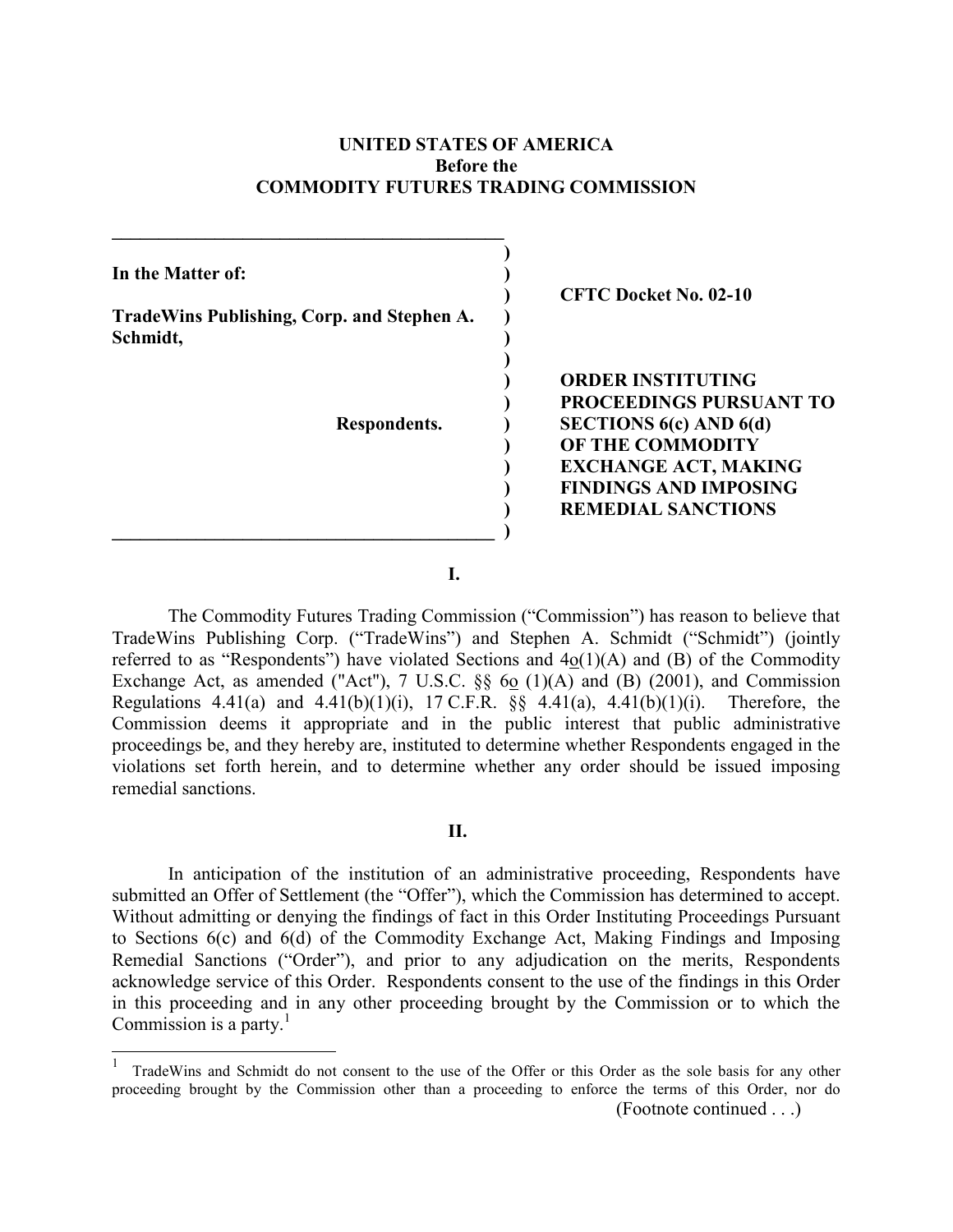The Commission finds the following:

#### **A. SUMMARY**

From approximately January 1996 through December 1999 TradeWins, Schmidt and a system developer defrauded clients and prospective clients through material misrepresentations in promotional brochures for the 1995 version of the LSS Day Trading System ("LSS System"). The LSS System, a signal-based computerized commodity futures trading system, was marketed to the public through several versions of direct-mail promotional brochures which touted, without any basis, the potential for large profits which could be realized by using the LSS System. TradeWins sold copies of the LSS System for \$3,400 each.

Schmidt and the system developer designed the promotional brochures to mislead potential customers into believing that the LSS System performance record was based on actual trading when, in fact, the results were derived from hypothetical back-testing. The misrepresentation that the reported performance was based on actual trading was reinforced throughout the promotional brochures by frequent references to the system developer's purported successful personal day trading using the LSS System. The promotional brochures also failed to include a hypothetical trading disclaimer that conformed to Commission Regulation 4.41(b).

Additionally, the promotional brochures falsely represented that the performance results had been independently audited and verified and invited potential customers to personally review the system developer's personal account statements. In fact, the firm that conducted the auditing and testing was not at all "independent." Rather, the firm was compensated on the basis of a percentage of the profits earned from the sale of the LSS System – a material fact that was never disclosed to potential customers.

Finally, an invitation to review the system developer's personal account statements was never removed from the promotional brochures, even after Schmidt knew that the system developer no longer had most of the statements to show potential customers.

#### **B. RESPONDENTS**

**TradeWins Publishing Corp**. is located at 19 Bellemead Avenue, Smithtown, New York 11787, and is a publisher and marketer of investment related books and products, including trading systems. Trade Wins was incorporated in New York in 1994 and has never been registered with the Commission in any capacity. TradeWins funded the development and

<sup>(….</sup> footnote continued)

TradeWins and Schmidt consent to the use of the Offer, or the findings in the Order consented to in the Offer, by any other person or entity in this or any other proceeding. The findings made in the Order are not binding on any other person or entity named as a defendant or respondent in any other proceeding.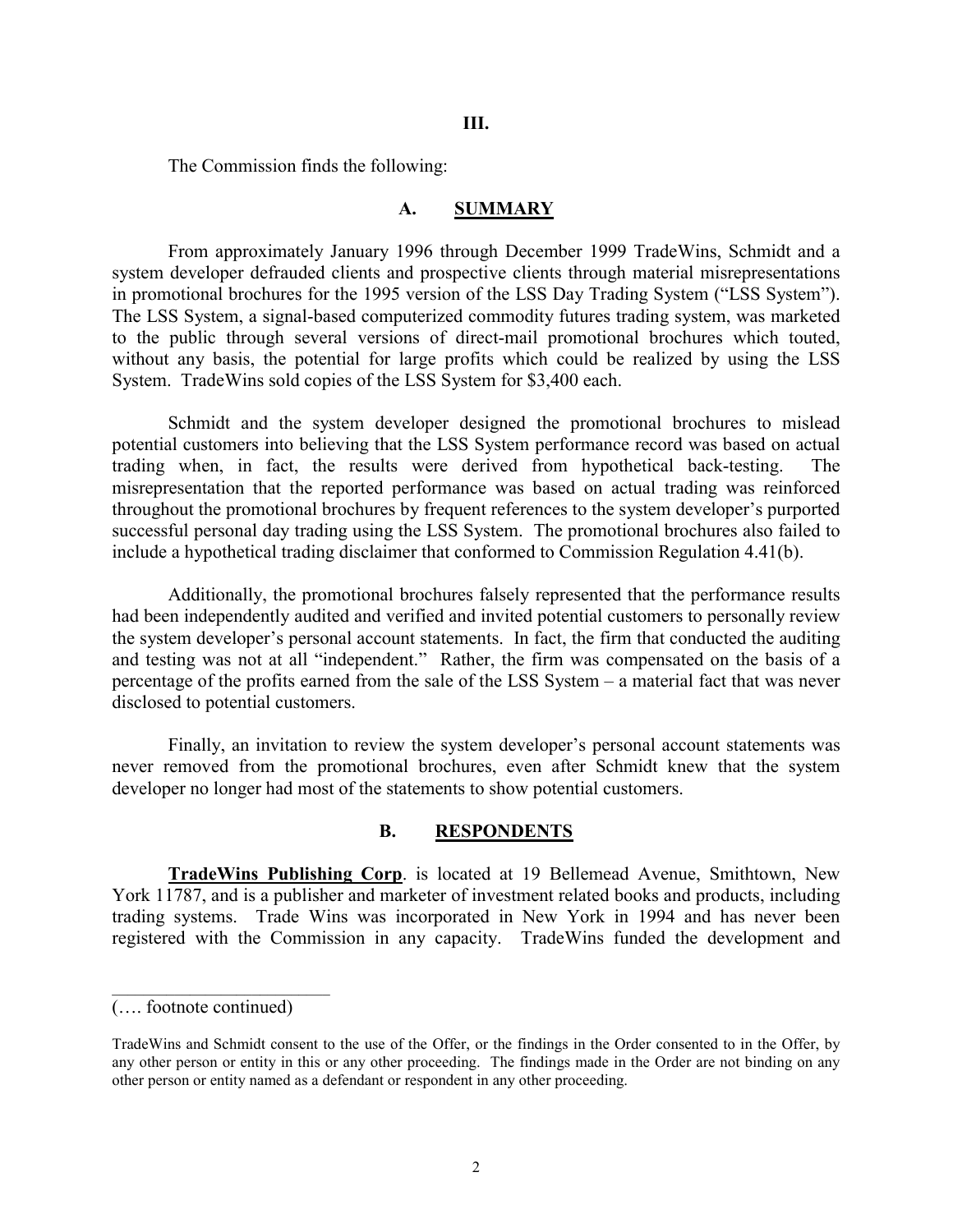marketing costs associated with the LSS System, prepared promotional brochures and performed administrative tasks relating to the sale of the LSS System.

**Stephen A. Schmidt** resides at 4 Tide Mill Lane, Saint James, New York 11780, and is the president of TradeWins. Schmidt has never been registered with the Commission in any capacity. Schmidt was responsible for the preparation and dissemination of the promotional brochures used to market the LSS System that were mailed to prospective customers over a twoyear period beginning in late 1995.

# **C. FACTS**

# 1. Schmidt's Promotion of the LSS System

<span id="page-2-0"></span>l

Beginning in late 1995, Respondents designed, oversaw the production of a series of fourteen page promotional brochures that offered the LSS System to the investing public. Additionally, Schmidt financed and maintained exclusive control over direct-mail marketing efforts for the LSS System. The promotional brochures, which contained three basic misrepresentations, were presented in the form of a letter from the system developer, a Commodity Trading Advisor ("CTA"), to investors. These false statements were (i) the system's performance summaries and "track record," dating back to January 1987, were based on actual trading by the system developer of the LSS System and not on hypothetical back-testing; (ii) the system's performance had been audited and verified for accuracy by an independent third-party; and (iii) account statements reflecting actual trading over an eight year period using the LSS System were available in the system developer's office for review by prospective LSS System purchasers. Approximately 375 individuals each paid \$3,400 for the rights to use the software needed for the LSS System to generate signals recommending trades in nine commodity futures markets.

# 2. Misrepresentations Concerning the LSS System's Performance, Availability of Account Statements and Independent Verification.

Based on the misleading nature of the promotional brochures, many subscribers understood that the performance results set forth therein represented actual trading, not simulated or hypothetical results. The promotional brochures led readers to conclude that the LSS System had generated \$1,426,830 in actual day trading profits for the system developer since 1987. The approximately \$1.4 million was touted as representing "real time performance verified on actual tick-data *since* the system was developed, not overoptimized hypothetical past history." In fact, this performance claim was based solely on hypothetical past history, generated through backtesting conducted between 1992 and 1997 by a software writer retained by Schmidt and the system developer. The profit figure of over \$1.4 million appeared in three places on the cover page preceding the actual letter without any accompanying disclaimer indicating that it was derived from hypothetical back-testing. The cover page also included an invitation by the system developer to "duplicate my trading"and, under his picture, the representation that the system "ha[d] been successfully traded, both historically and in actual accounts."<sup>[2](#page-2-0)</sup>

(Footnote continued . . .)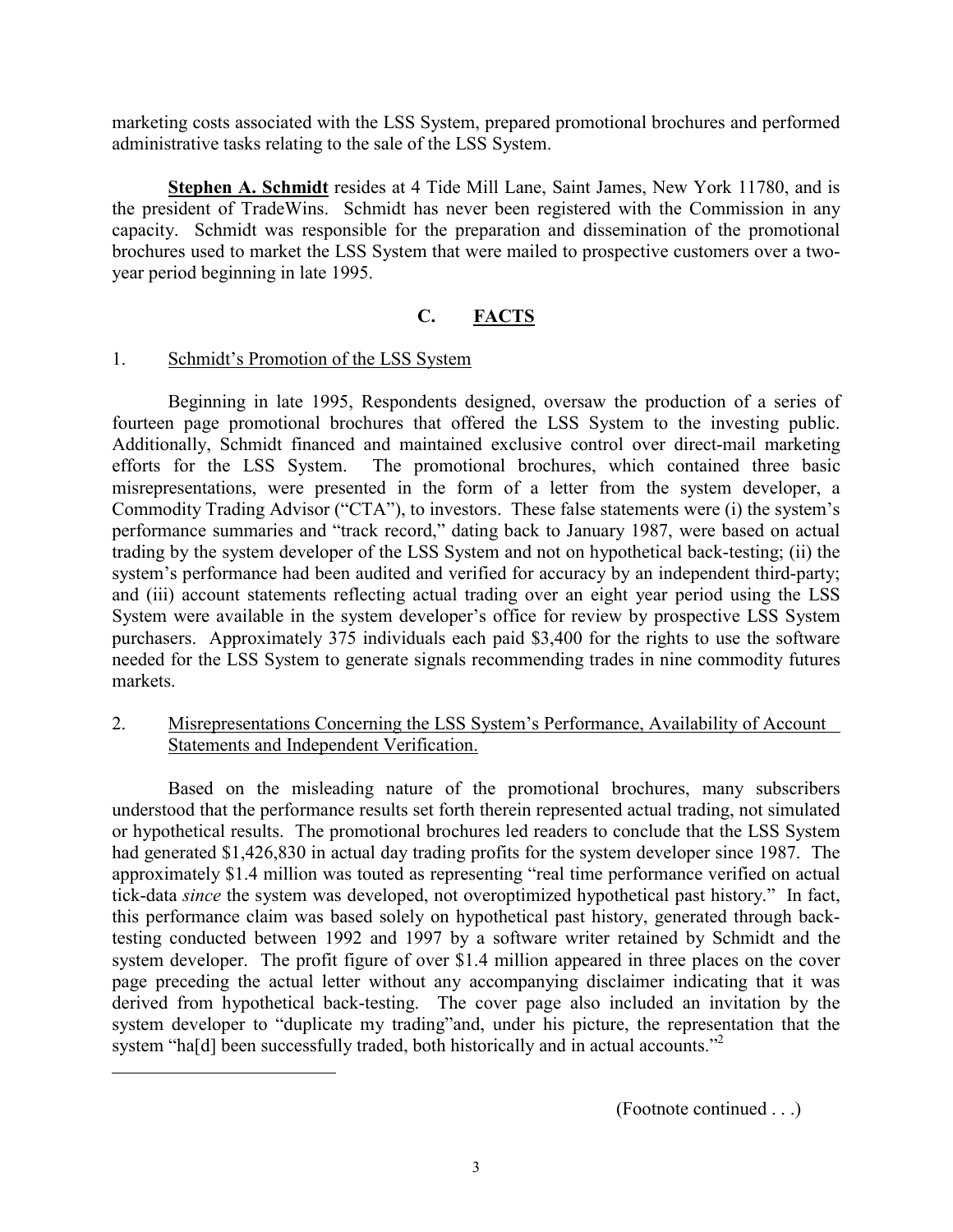Repeated claims that the system developer is an active trader appeared throughout the promotional brochures. For example, the promotional brochures called on subscribers to use the LSS System "as I [the system developer] used it to make my profits. So you can duplicate my commodity trading success." In fact, the system developer's personal trading successes were considerably more modest than that suggested in the promotional brochures and were concentrated in only two financial futures markets, not in the nine futures markets included in the performance results. The system developer informed prospective subscribers that "LSS is consistent…it's profitable and it's working in the markets right now. Like it's done for me for eight years." In another attempt to add credibility to the promotional brochures, on the thirteenth page, the capitalized bold-type statement, **"PROVEN SUCCESSFUL IN REAL TIME, ACTUAL TRADING,"** appeared as a heading for text that included a statement that "[t]his system is proven in the real world." Four monthly account statements purportedly showing profitable trading by the system developer were depicted immediately below the heading and cited text. In fact, most of the performance results reported in the promotional brochures, including the \$1.4 million in trading profits, were based on hypothetical back-testing conducted by the system developer's software programmer prior to the introduction of the LSS System to the investing public.

Respondents knew that the promotional brochures falsely suggested that performance results were based on the system developer's actual trading, yet nevertheless he included this material misrepresentation in the promotional brochures that TradeWins widely disseminated. Similarly, Schmidt knew the promotional brochures invited customers to review the system developer's personal account statements, even after Schmidt knew that the system developer did not have most of the statements to show potential customers.

Respondents represented to prospective customers that "[a]ll the information was independently audited and verified for accuracy by…a leading producer of proprietary commercial software." Respondents, however, failed to disclose the fact that the purportedly independent firm that had "audited and verified" the performance record was not, in fact, independent. That firm actually received as compensation 30 percent of the profits from the \$3,400 fee paid by each subscriber for the LSS System. The compensation was for software development and back-testing services. Moreover, no auditing was ever performed.

 $\mathcal{L}_\text{max}$ 

<sup>(….</sup> footnote continued)

 $2<sup>2</sup>$  The representation that the \$1.4 million results reflected actual trading was reinforced on the second page of the promotional brochures wherein the system developer introduced himself as a "professional futures trader" who made his living "trading the futures markets." Along similar lines, the brochure highlighted that the system developer and other traders had made "huge profits" and that "his method ha[d] generated results over \$1,400,000." The two references to the \$1.4 million on this page were not only misleading, but were also not accompanied by either risk disclosure or a cautionary statement explaining the limitations inherent in relying on hypothetical performance results.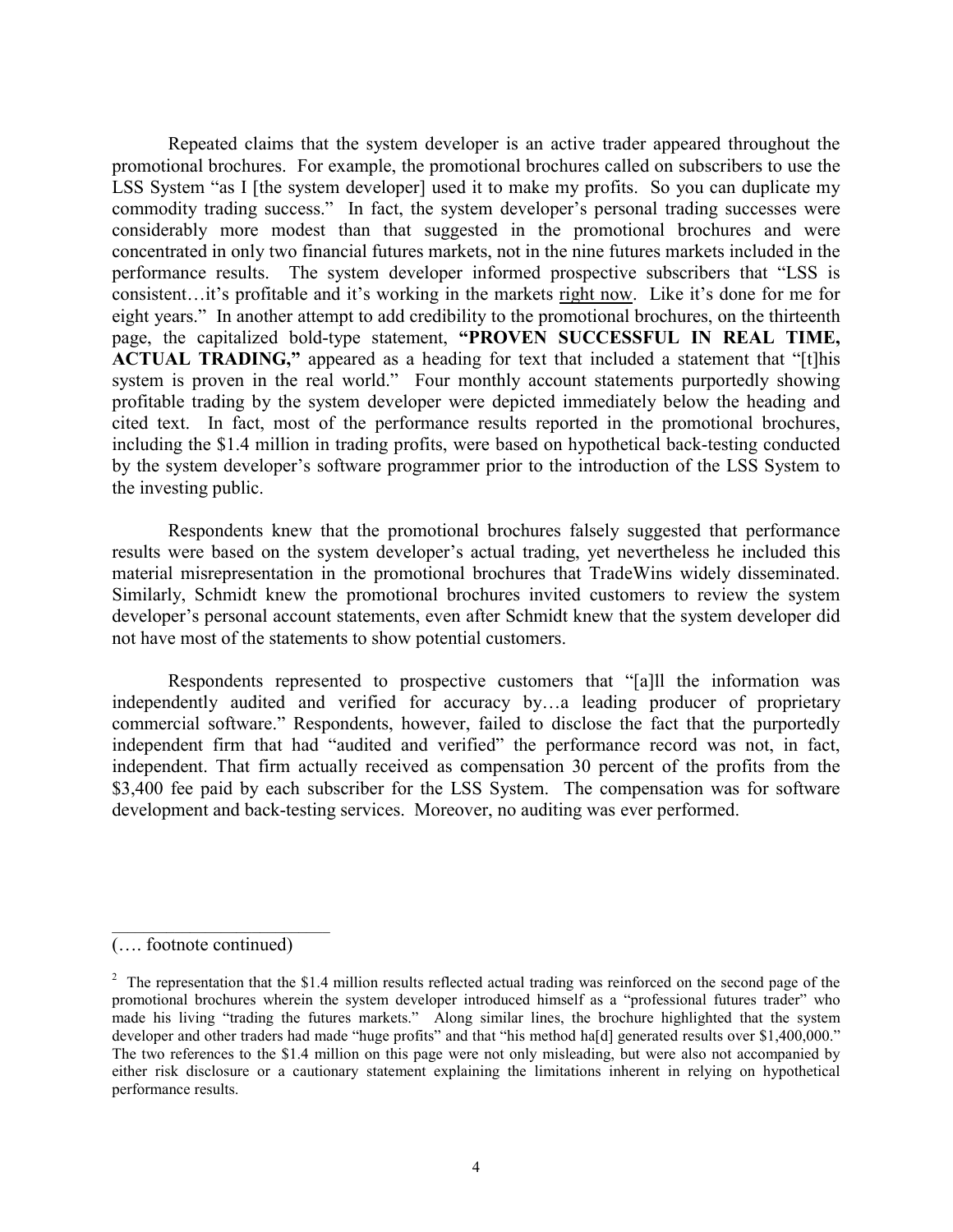### 3. Failure to Include Risk and Hypothetical or Simulated Performance Disclaimers

Respondents failed to adequately disclose the simulated nature of the system developers trading claims in the LSS System promotional brochures. The only significant risk and hypothetical performance disclosure statements appeared in a boxed format on the third and eleventh pages of the promotional brochures, but were not linked to any specific performance claims. These statements along with other limited references within the body of the brochure, failed to adequately disclose which profit claims were based on hypothetical results. Moreover, any possible effect of the limited fine-print risk and hypothetical performance disclosure statements was vitiated by the overwhelming frequency and prominent misrepresentations regarding trading activity and actual profits.

# **D. LEGAL DISCUSSION**

## 1. Respondents Violated Section 4o(1) of the Act and Commission Regulations 4.41(a) and 4.41(b)

The system developer of the LSS System violated Section 4o(1) of the Act and Section 4.41 of the Regulations.<sup>[3](#page-4-0)</sup> Section 4o(1) of the Act prohibits CTA's from: (A) employing any device, scheme or artifice to defraud any client or participant or prospective client or participant, or (B) engaging in any transaction, practice, or course of business which operates as a fraud or prospective client or participant. Section 4.41(a) of the Regulations prohibits a CTA or principal thereof from advertising in a fraudulent or misleading manner. Section  $4.41(b)(1)(i)$  of the Regulations makes it unlawful for a CTA to fail to include the required warnings about the limitations of trading performance numbers based upon hypothetical or simulated data.

The system developer, acting as a CTA, $4$  participated in the creation and dissemination through direct-mail of promotional brochures for the LSS System which falsely represented that the performance record reported was based on the system developer's actual trading. Additionally, the promotional brochures falsely stated that the system developer's personal trading account statements were available for review by prospective subscribers, when they were not. The promotional brochures also represented that that the performance record had been audited and tested by an independent firm when, in fact, the firm was compensated on the basis of a percentage of the profits of the profits earned form the sale of the LSS System – a material fact that was never disclosed to potential customers.

 $\overline{a}$ 

<span id="page-4-0"></span><sup>&</sup>lt;sup>3</sup> On March 6, 2002, the Commission issued an Order in a related proceeding. *See In the Matter of George Angel*, CFTC Docket No. 02-08, (Order Instituting Proceedings Pursuant to Sections 6(c) and 6(d) of the Commodity Exchange Act, Making Findings and Imposing Remedial Sanctions against George Angell).

<span id="page-4-1"></span><sup>&</sup>lt;sup>4</sup> Former Section 1(a)(5) of the Act, redesignated as Section 1(a)(6) under the Commodity Futures Modernization Act, defines a CTA as a person who "for compensation or profit, engages in advising others, directly or indirectly or through publications, writings or electronic media as to the value or advisability of trading" in futures or options contracts. The system developer meet this definition because, for a fee, he gave advice to others concerning futures or options contracts. The system developer made recommendations through a computerized trading system that issued specific buy and sell signals to LSS System subscribers.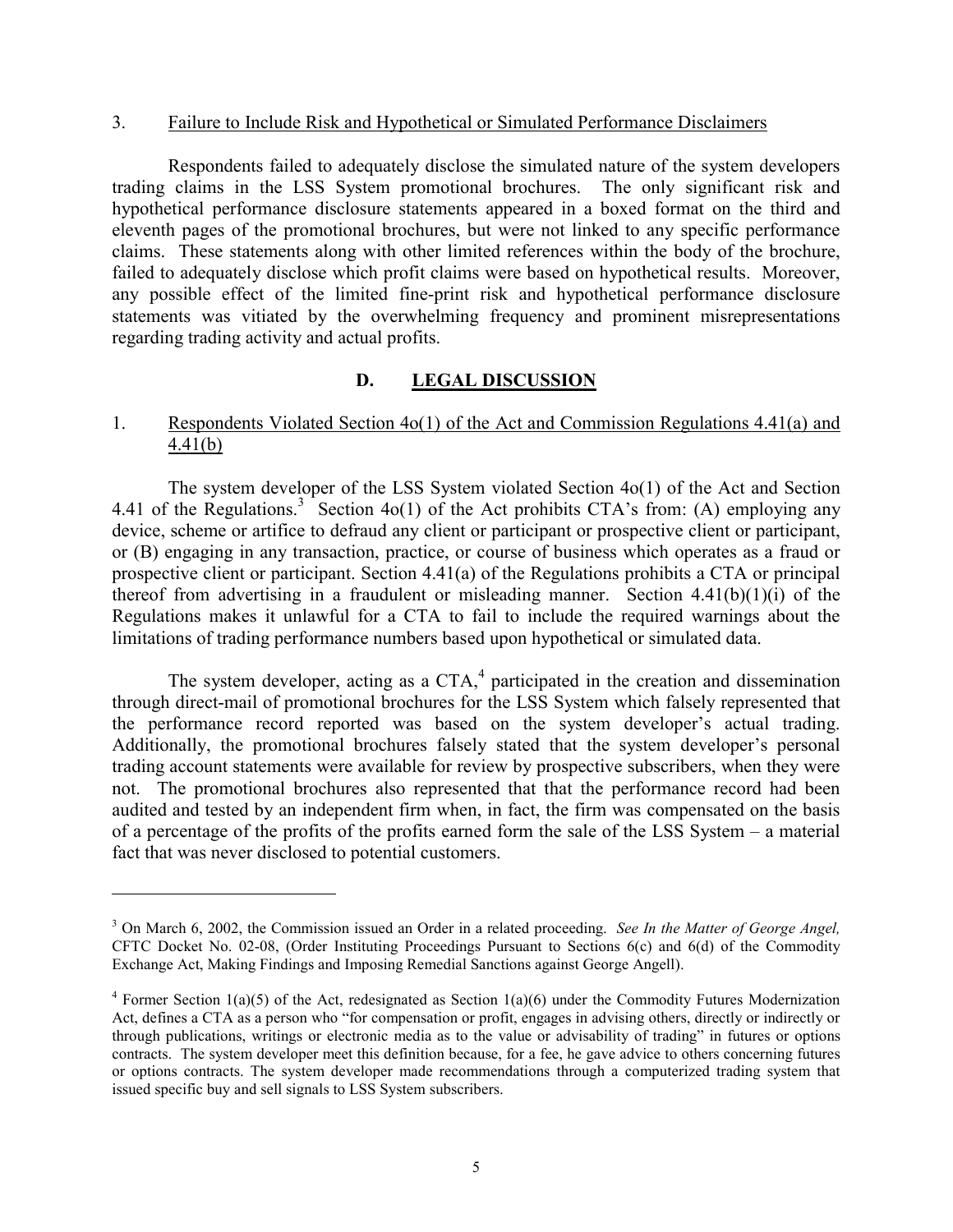Finally, the promotional brochures failed to include a hypothetical trading disclaimer that conformed to Commission Regulation 4.41(b).

#### a. Aiding and Abetting Liability

Under Section 13(a) of the Act, a person aids and abets another's violation if  $(1)$  the Act was violated, (2) the person had knowledge of the wrongdoing underlying the violation, and (3) the person intentionally assisted the primary wrongdoer. *In re Nikkhah*, [Current Transfer Binder] Comm. Fut. L. Rep.¶ 28,129 at ¶49,888 n. 28 (CFTC May 12, 2000); *In re R&W,* [1998- 1999 Transfer Binder] Comm. Fut. L. Rep.¶27,582 at 47,746 (CFTC March 16, 1999), *aff'd in relevant part, R&W Technical Services, Ltd.*, *v. Commodity Futures Trading Commission*, 205 F.3d 165 (5th Cir.), *cert. denied,* 531 U.S. 817 (2000).

Schmidt engaged in the fraudulent promotion of the LSS System from July 1997 to December 1999. Schmidt designed the layout of the promotional brochures for the LSS System. Schmidt knew that the performance results used in the promotional brochures were based solely on simulated trading, but he did not disclose this fact. He also knew that the system developer was not retaining most of his personal trading account statements and thus the brochure's invitation to prospective customers to review those account statements was misleading. Although the system developer reviewed the promotional brochures immediately prior to their actual dissemination to the public, Schmidt ignored the system developer's requests to not "exaggerate" his trading record and to remove claims that his account statements were available for review in his office by prospective subscribers of the LSS System. Schmidt further knew that the performance results and trading record had not been independently audited or verified. Through his knowledge of the misleading and fraudulent claims in the promotional brochures and his intentional participation in the creation and dissemination to the public of the same, Schmidt aided and abetted the system developer's violations.

Section  $4.41(b)(1)(i)$  of the Regulations makes it unlawful for a CTA to fail to include the required warnings about the limitations of trading performance numbers based upon hypothetical or simulated data and §4.41(b)(2) requires that such statements be "prominently disclosed" if the hypothetical data is presented in writing.

Schmidt violated this Regulation by aiding and abetting the system developer in presenting simulated performance results without prominently accompanying those results with the prescribed cautionary statement in a way designed to effectively reach the reader of the hypothetical results. Although the promotional brochures contained some disclaimer language regarding hypothetical or simulated results, Schmidt and the system developer undermined the effectiveness of the disclaimers by placing them in an unreferenced boxed format at the bottom of the fourth and eleventh pages of a fourteen (14) page promotional brochure, a different location from some of the reported simulated results. *See, e.g., Vartuli v. CFTC*, 228 F.3d 94, 106-107 (failure to have risk disclosure statement accompany the representations to which disclosure was meant to apply results in violation of Commission Regulation 4.41(b)).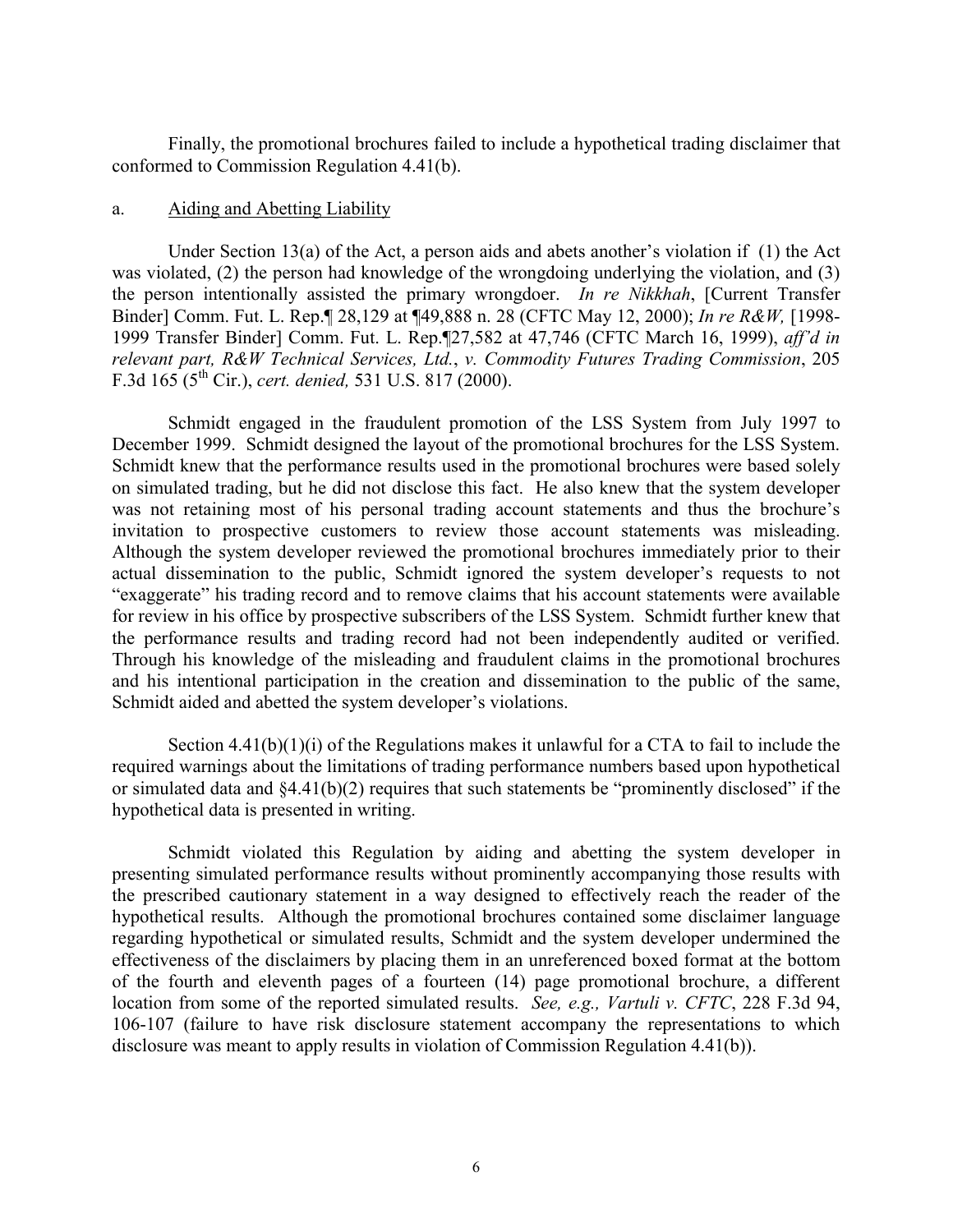### b. TradeWins is Liable for Schmidt's Violations of the Act and Regulations Pursuant to Section  $2(a)(1)(B)$

Section  $2(a)(1)(B)$  of the Act states that "the act, omission, or failure of any...person acting for any individual, association, partnership, corporation, or trust within the scope of his employment or office shall be deemed the act, omission, or failure of such individual, association, partnership, corporation, or trust, as well as of such official, agent or other person." Schmidt was the president of TradeWins throughout the period the promotional brochures were created and disseminated. Schmidt acted within the scope of his employment or office in preparing the actual text and design of the promotional brochures. Accordingly, TradeWins is liable as a principal for the actions of Schmidt acting within the scope of his employment or office.

#### **IV.**

#### **OFFER OF SETTLEMENT**

Respondents have submitted an Offer of Settlement in which, without admitting or denying the findings herein, and prior to any adjudication on the merits, they acknowledge service of the Order, admit jurisdiction of the Commission with respect to the matters set forth in this Order and for any action or proceeding brought or authorized by the Commission based upon violations or for enforcement of the Order; waive service of a complaint and notice of hearing, a hearing, all post-hearing procedures, judicial review by any court, any objection to the staff's participation in the Commission's consideration of the Offer, any claim of double jeopardy based on the institution of this proceeding or the entry of any order imposing a civil monetary penalty or other relief, and all claims which he may possess under the Equal Access to Justice Act, 5 U.S.C. § 504 (1994) and 28 U.S.C. Section 2412 (1994), as amended by Pub. L. No. 104-121, §§ 231-232, 110 Stat. 862-63, and part 148 of the Commission's Regulations, 17 C.F.R. §§ 148.1, et seq. (2000), relating to, or arising from, this action; stipulates that the record basis from which this order is entered consists solely of this Order, including the findings in this Order; and consents to the Commission's issuance of this Order, in which the Commission makes findings, including findings that Respondents violated Sections 4o(1)(A) and (B) of the Act and Commission Regulations  $4.41(a)$  and  $4.41(b)(1)(i)$  and orders that they cease and desist from violating the provisions of the Act and Regulations they have been found to have violated; that they pay a civil monetary penalty of one hundred thousand dollars (\$100,000.00) within ten (10) business days of the entry of this Order, and that they comply with their undertakings as set forth below.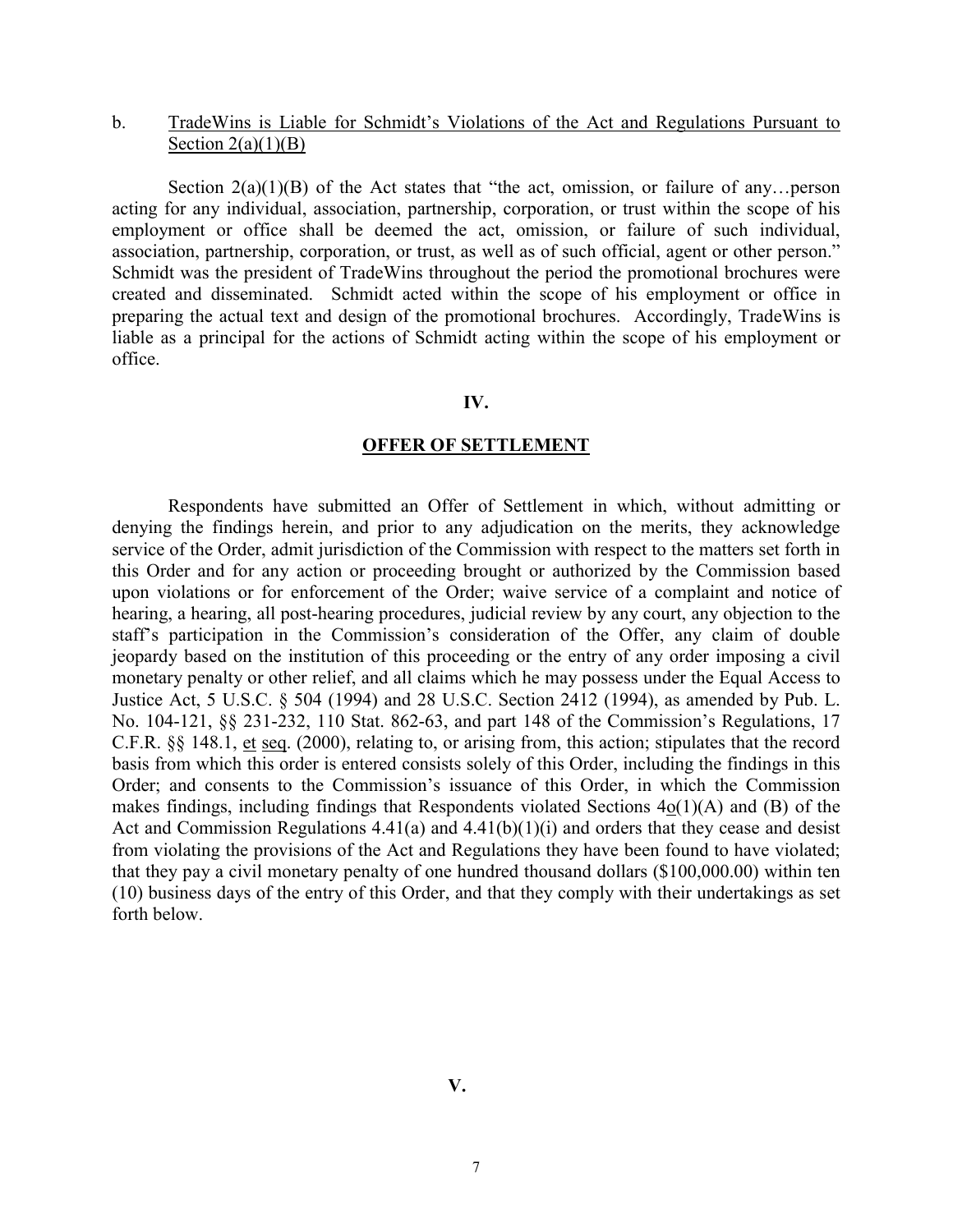#### **FINDING OF VIOLATIONS**

Based on the foregoing the Commission finds that Respondents violated Sections  $4o(1)(A)$  and (B) of the Act, 7 U.S.C. §§  $6o(1)(A)$  and (B), and Commission Regulations 4.41(a) and  $4.41(b)(1)(i)$ , 17 C.F.R. §§  $4.41(a)$  and  $4.41(b)(1)(i)$ .

#### **VI.**

### **ORDER**

#### Accordingly, **IT IS HEREBY ORDERED THAT:**

1. Respondents shall cease and desist from violating Sections 4o(1)(A) and (B) of the Act, as amended, and Commission Regulations  $4.41(a)$  and  $4.41(b)(1)(i)$ .

2. Respondents shall pay a civil monetary penalty of one hundred thousand dollars (\$100,000), for which they shall be jointly and severally liable, within ten (10) business days of the entry of this Order. Respondents shall make such payment by electronic funds transfer to the account of the Commission at the United States Treasury or by certified check or bank cashier's check made payable to the Commodity Futures Trading Commission and addressed to Dennese Posey, or her successor, Division of Trading and Markets, Commodity Futures Trading Commission,  $1155 \t21<sup>st</sup>$  Street, N.W., Washington D.C. 20581, under cover of a letter that identifies Respondents and the name and docket number of the proceeding. A copy of the cover letter and the form of payment shall be simultaneously transmitted to Director, Division of Enforcement, Commodity Futures Trading Commission, at the following address: 1155 21<sup>st</sup> Street, N.W., Washington D.C. 20581. and to Charles J. Sgro, Regional Counsel, Division of Enforcement, Commodity Futures Trading Commission, The Newport Office Tower, 525 Washington Boulevard,  $21^{st}$  Floor, Jersey City, New Jersey 07031. In accordance with Section  $6(e)(2)$  of the Act, 7 U.S.C. § 9a(2), if Respondents fail to make payment of their penalty within fifteen (15) days of the due date, they shall be automatically prohibited from trading on or subject to the rules of any registered entity as defined in Section 1a(29) of the Act, 7 U.S.C. § 1a(29), until they show to the satisfaction of the Commission that payment of the full amount of the penalty with interest thereon to the date of payment has been made.

- 3. Respondents shall comply with the following undertakings:
- A. Fraudulent Misrepresentations
- (1) Respondents shall not misrepresent, expressly or by implication:

(a) the performance, profits or results achieved by, or the results that can be achieved by, users, including themselves, of any commodity futures or options trading system or advisory service; and

(b) the risks associated with trading pursuant to any commodity futures or options trading system or advisory service;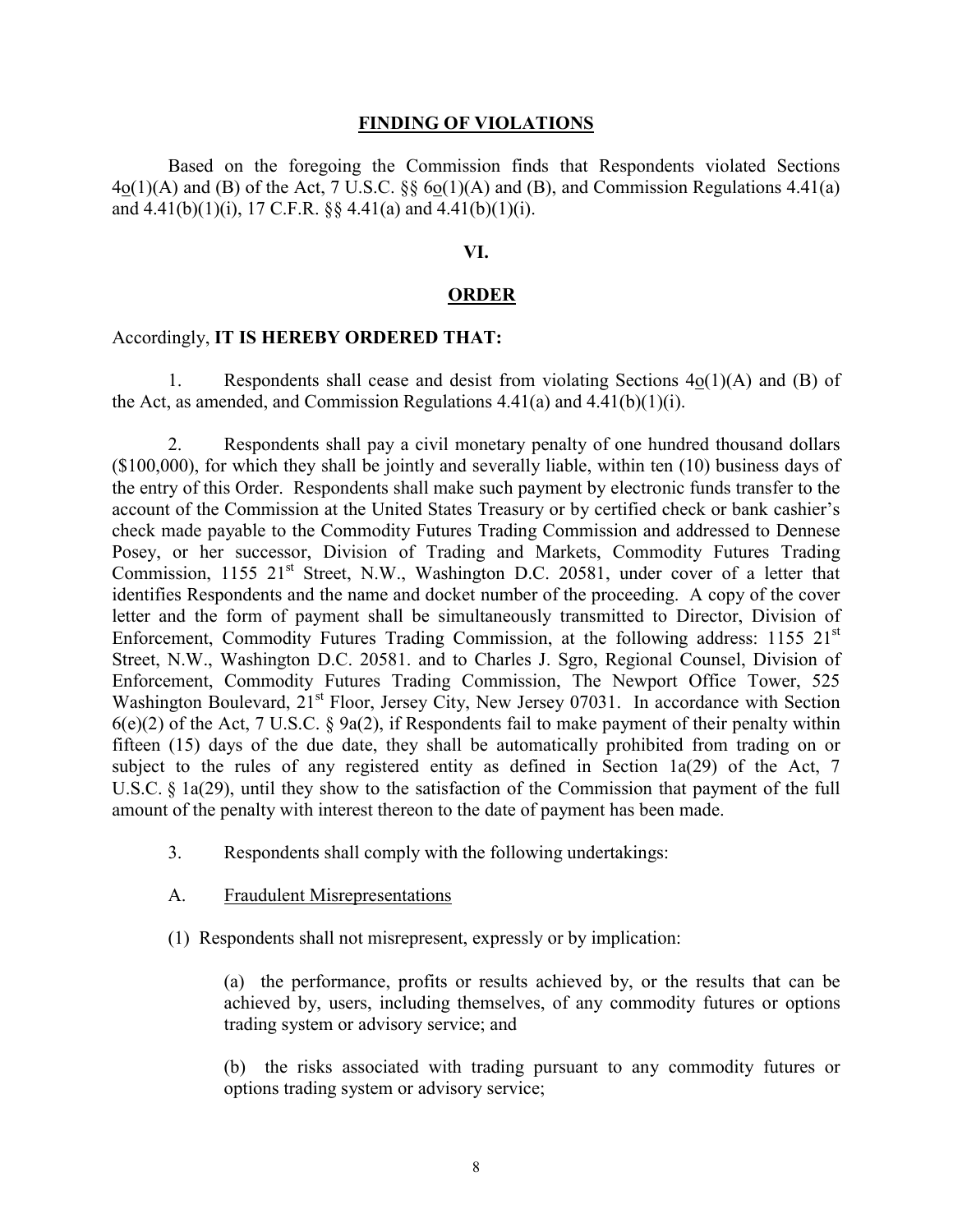(2) Respondents shall not present the performance of any simulated or hypothetical commodity interest account, transaction in a commodity interest or series of transactions in a commodity interest unless such performance is accompanied by the following statement, as required by 17 C.F.R. § 4.41(b):

Hypothetical or simulated performance results have certain inherent limitations. Unlike an actual performance record, simulated results do not represent actual trading. Also, since the trades have not actually been executed, the results may have under- or over-compensated for the impact, if any, of certain market factors, such as lack of liquidity. Simulated trading programs in general are also subject to the fact that they are designed with the benefit of hindsight. No representation is being made that any account will or is likely to achieve profits or losses similar to those shown.

In doing so, Respondents shall clearly identify those hypothetical or simulated performance results that were based, in whole or in part, on hypothetical or simulated trading results;

(3) Respondents shall not make any representation of financial benefits associated with any commodity futures or options trading system or advisory service without first disclosing, prominently and conspicuously, that futures and options trading involves high risks with the potential for substantial losses;

(4) Respondents shall not represent, expressly or by implication:

(a) the performance, profits or results achieved by, or the results that can be achieved by, users, including themselves, of any commodity futures or options trading system or advisory service;

(b) the risks associated with trading pursuant to any commodity futures or options trading system or advisory service;

(c) that the experience represented by any user, testimonial or endorsement of the commodity futures or options trading system or advisory service represents the typical or ordinary experience of members of the public who use the system or advisory service;

(d) that performance, profits or results have been audited or verified by an independent third party; and

(e) that any trader's account statements are available for inspection by potential subscribers;

unless: (i) they possess and rely upon a reasonable basis substantiating the representation at the time it is made; and (ii) for two (2) years after the date of the dissemination of any such representation, they maintain all advertisements and promotional brochures